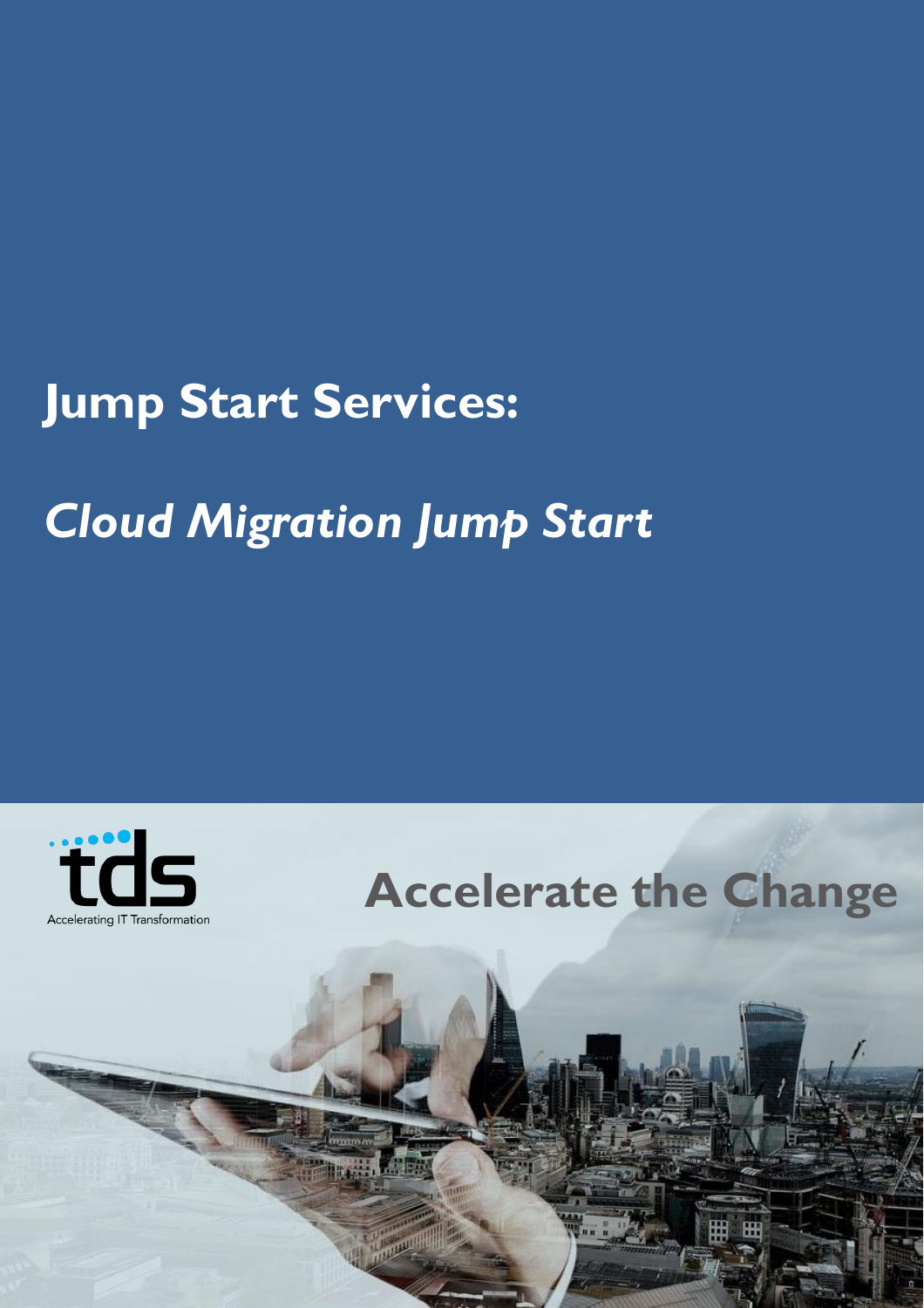Migrating to the cloud means breaking away from the technologies that are holding you and your enterprise back from the speed, scalability, and cost savings that the cloud has to offer. In addition to the immediate benefits of cost savings and scalability, you are essentially laying a foundation that will enable your IT to respond more quickly to changes in the market, to scale your growth, and to drive innovation for the long term.

Unfortunately, today's data silos make it difficult for organizations to see their environment and make decisions.

To harness the power of the hybrid cloud and unlock its full potential, organizations need a clear view and the ability to seamlessly view their data and then have the ability, knowledge, and freedom to make the best decisions for their business.

This improved visibility then enables more accurate planning and ultimately results in a more successful transformation and migration.

Today's data silos make it difficult for organizations to see their environment and make decisions.



To build a central and accurate source of truth, all your information should be ingested and then normalized to filter out noise. It's critical to then understand the application-to-application and application-to-services dependencies as well as application-to-infrastructure.

Data and application dependencies should be validated with subject matter experts to be sure there are no missing key applications and dependencies.

With a complete view of application and device dependencies, the next step was to determine which groups of applications can or should be migrated together. This information then drives a customized migration workstream and step-bystep plans.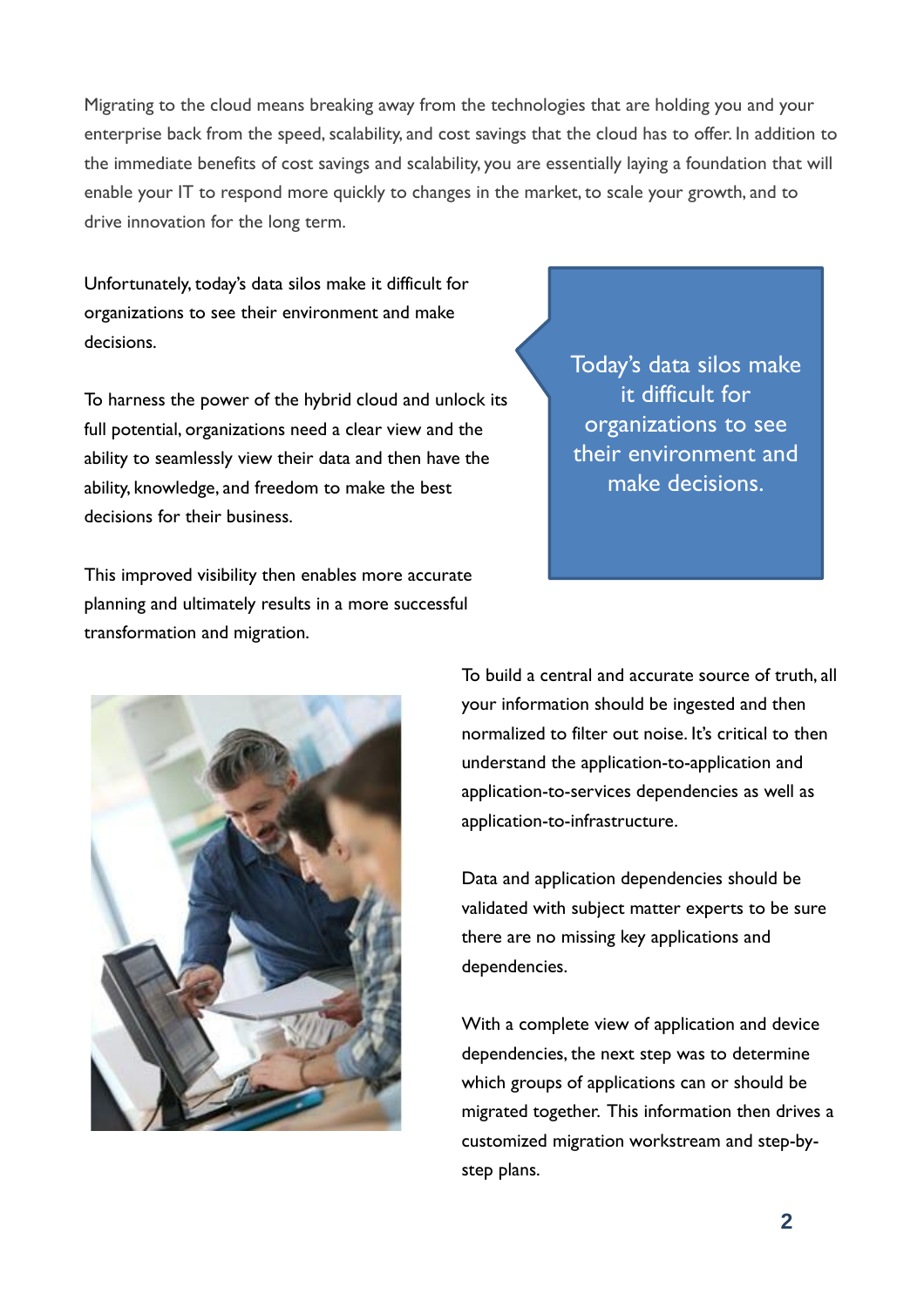#### **TransitionManager: Designed to drive action.**

To get your cloud journey back on the fast track, the TDS team will leverage our web-based collaboration platform, **TransitionManager**, built to accelerate IT transformation initiatives and enable IT to rapidly adopt new technologies.



## Key Benefits

### **Actionable Data**

- Centralized real-time repository
- Automated data updates and synchronization
- Aggregation of data sources
- Management, updates and accuracy

#### **Centralized Visibility**

- Application and Infrastructure dependencies are validated 60% faster
- Project status, health and bottleneck
- Visibility to dependencies on workstream

### **Process Efficiencies**

- Analytics to optimize migration and retirement priorities
- Automation to coordinate tasks and teams
- Integration across teams, workstreams and technologies

It offers a powerful new approach to planning, orchestrating, and executing cloud migrations.

TransitionManager's automated data ingestion and ETL engine will provide your team with a normalized, consolidated view of accurate and actionable data – across all business units.

The TDS team of experts will conduct brief, highly effective Subject Matter Expert (SME) interviews to validate critical information about your environment and its interdependencies.

Template-based and reusable runbooks will then be generated to sequence human and automated tasks – and illustrate how they eliminate unplanned downtime or errors.

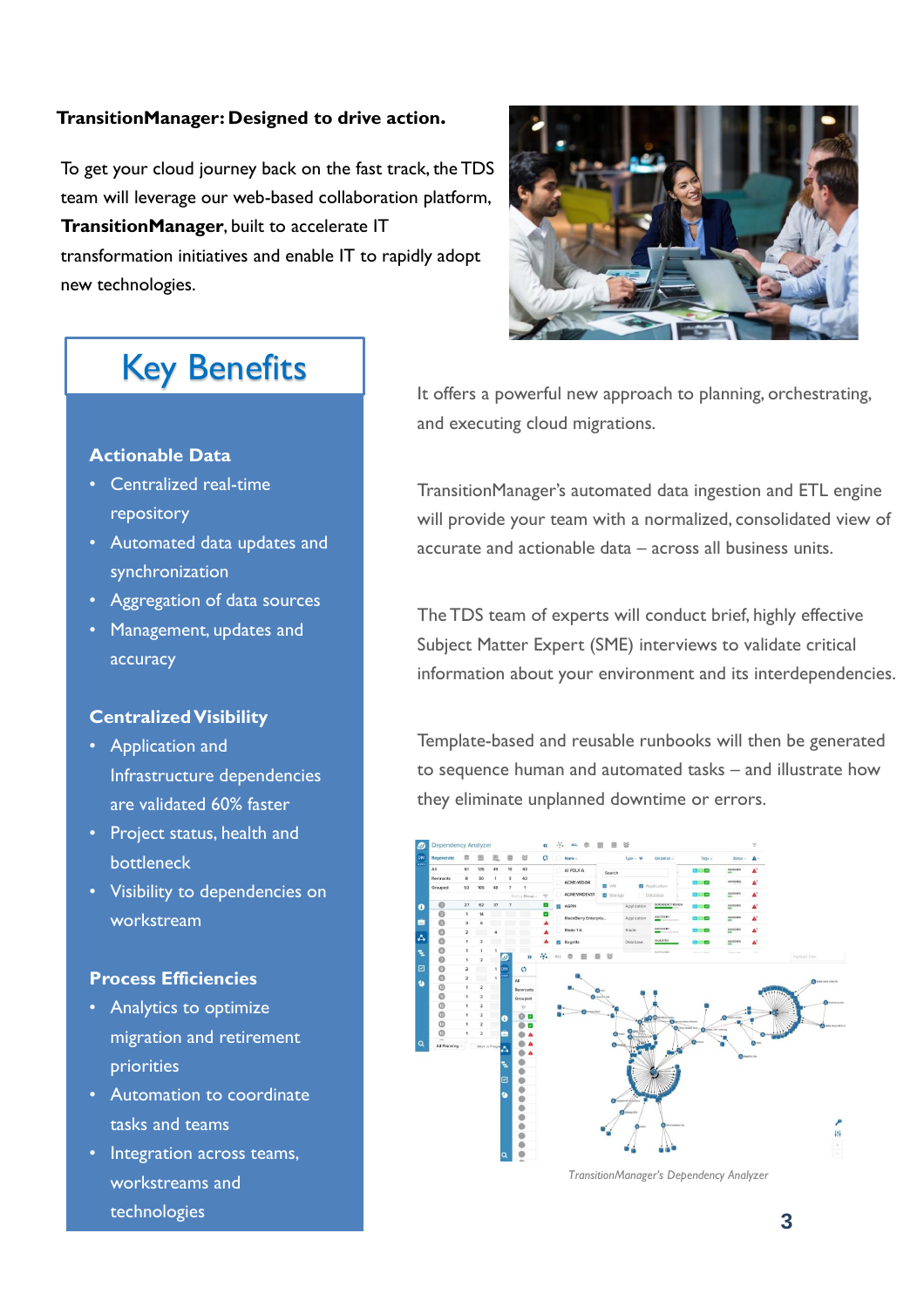## *Case Study: Accelerating the Cloud Journey for a Global Financial Services Firm*

TDS recently worked closely with the IT team at a global financial services firm to help them engineer a solution that would improve their visibility into their environment and build the foundation for a scalable cloud migration process. The organization's cloud migration plans had been moving at a snail's pace, with poor communication and countless meetings and emails to try to exchange information and move things forward. They signed on to try the TDS Jump Start service to see if a better approach and use of the TDS orchestration tool would allow them to accelerate their pace, reduce cost and scale for the future.

Working with the client's IT and project management team, TDS analyzed their current application environment, with its dispersed set of applications and servers. TDS' enterprise architects and migration experts worked with the IT team to discover, analyze and plan a cloud migration for a subset of their IT environment. Information was ingested from a variety of sources into TransitionManager and then normalized to filter out noise and build a single, consistent source of truth. Data and application dependencies were quickly validated with subject matter experts and, much to the surprise of the client, revealed critical information gaps about missing key applications and dependencies.

With a complete view of application and device dependencies, the next step was to determine which groups of application scan be or should be migrated, which should be potentially retired, and which could be bundled together. This information was used to develop a customized migration workstream and then fed into creating an auto-generated, step-by-step plan known as a "runbook."

The customer was able to quickly see how the process using TransitionManager was their fast track to the cloud.

### **They were able to see the following benefits:**

- $\checkmark$  Less meeting time required for discovery
- $\checkmark$  Improved communication, collaboration and task coordination
- $\checkmark$  Reduced Inefficiencies
- $\checkmark$  Reduced risk of outages caused by missing or inaccurate information buried in spreadsheets
- $\checkmark$  Quicker conflict resolution and decision making with dynamic views
- $\checkmark$  Clear visibility for task owners, status, and progress, ensuring accountability